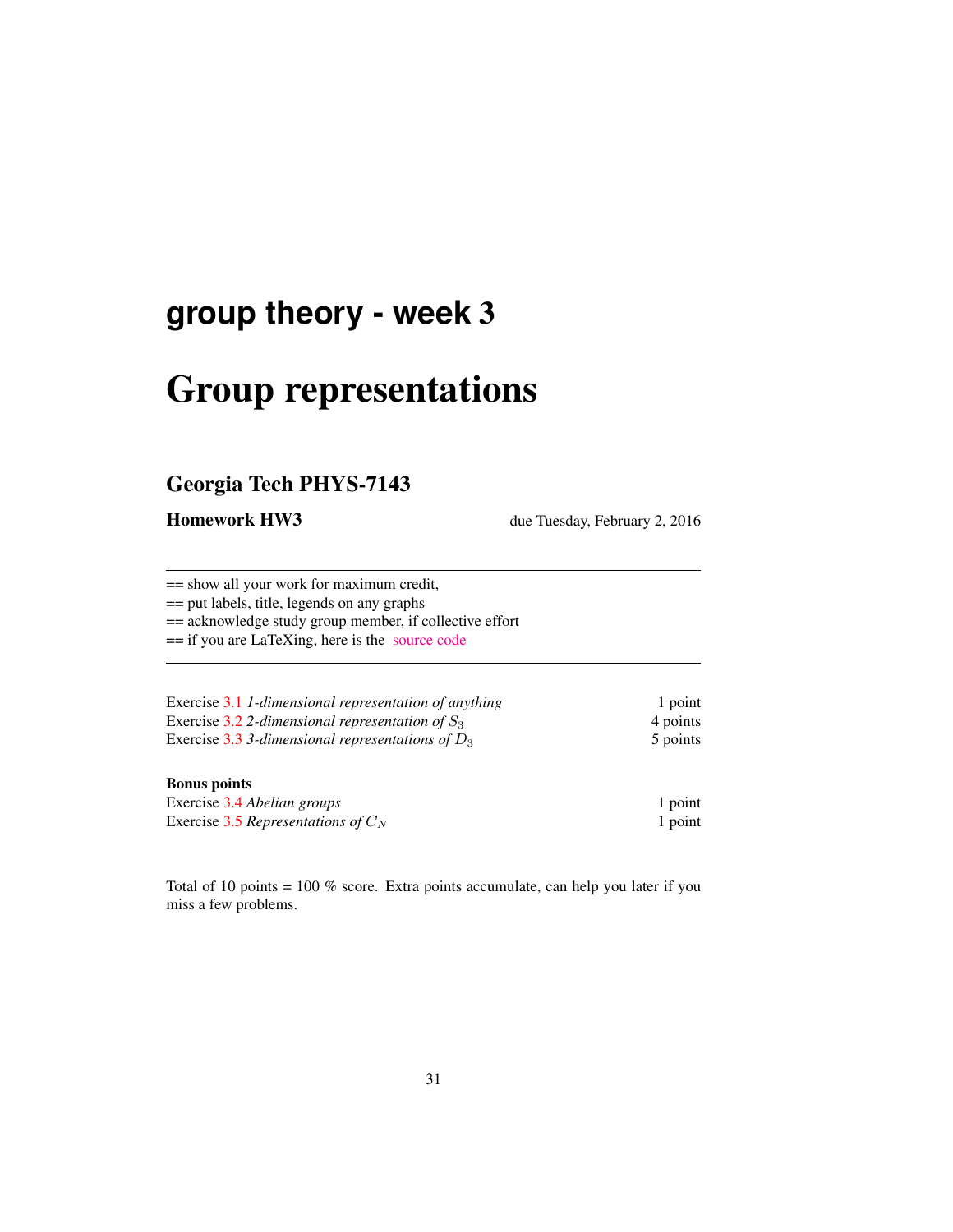#### 2016-01-26 Predrag Lecture 5 Representation theory

Irreps, unitary reps and Schur's Lemma.

This lecture covered Chapter 2 *Representation Theory and Basic Theorems* of Dresselhaus *et al.* textbook [1] ( [click here\)](http://chaosbook.org/library/Dresselhaus07.pdf) up to the proof of Schur's Lemma. The exposition (or the corresponding chapter in Tinkham [2]) comes from Wigner's classic *Group Theory and Its Application to the Quantum Mechanics of Atomic Spectra* [3], which is a harder going, but the more group theory you learn the more you'll appreciate it. The book got the 1963 Nobel Prize in Physics, so by mid 60's gruppenpest was accepted in the finer social circles.

#### 2016-01-28 Predrag Lecture 6 Character orthogonality theorem

This lecture first completes the Dresselhaus proof of unitary (2.23) and Sect. 2.7 "Wonderful Orthogonality Theorem." Then we get through Chapter 3 *Character of a Representation* of Dresselhaus *et al.* textbook [1] ( [click here\)](http://chaosbook.org/library/Dresselhaus07.pdf) up to Sect. 3.3 *Wonderful Orthogonality Theorem for Character*.

#### 3.1 Literature

The structure of finite groups was understood by late 19th century. A full list of finite groups was another matter. The complete proof of the classification of all finite groups takes about 3 000 pages, a collective 40-years undertaking by over 100 mathematicians.

#### References

- [1] M. S. Dresselhaus, G. Dresselhaus, and A. Jorio, *[Group Theory: Application to](http://dx.doi.org/10.1007/978-3-540-32899-5) [the Physics of Condensed Matter](http://dx.doi.org/10.1007/978-3-540-32899-5)* (Springer, New York, 2007).
- [2] M. Tinkham, *[Group Theory and Quantum Mechanics](http://books.google.com/books?vid=ISBN9780486131665)* (Dover, New York, 2003).
- [3] E. P. Wigner, *[Group Theory and Its Application to the Quantum Mechanics of](http://books.google.com/books?vid=ISBN9780323152785) [Atomic Spectra](http://books.google.com/books?vid=ISBN9780323152785)* (Academic, New York, 1931).

### **Exercises**

3.1. **1-dimensional representation of anything.** Let  $D(g)$  be a representation of a group G. Show that  $d(g) = \det D(g)$  is one-dimensional representation of G as well.

(B. Gutkin)

.

3.2. 2-dimensional representation of  $S_3$ .

(i) Show that the group  $S_3$  can be generated by two permutations:

$$
a = \begin{pmatrix} 1 & 2 & 3 \\ 1 & 3 & 2 \end{pmatrix}, \qquad d = \begin{pmatrix} 1 & 2 & 3 \\ 3 & 1 & 2 \end{pmatrix}
$$

PHYS-7143-16 week3 32 2016-02-02